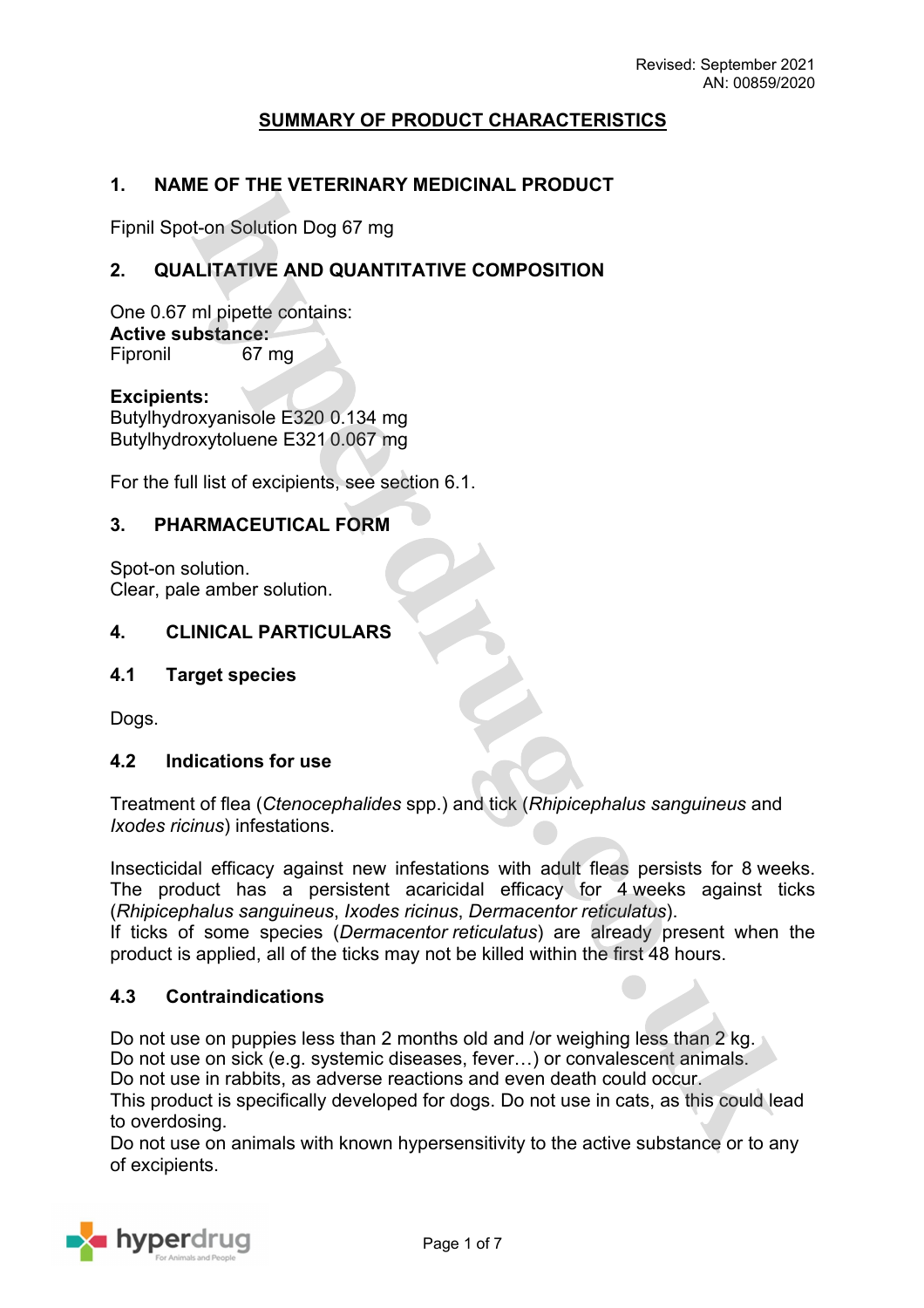# **4.4 Special warnings for each target species**

Avoid frequent swimming or shampooing the animal because the maintenance of effectiveness of the product in these cases has not been tested.

The product does not prevent ticks from attaching to the animals.

If the animal has been treated prior to exposure to the ticks, the ticks will be killed in the first 24 – 48 hours after attachment. This will usually be prior to engorgement, minimising but not excluding the risk of transmission of diseases. Once dead, ticks will often drop off the animal, but any remaining ticks may be removed with a gentle pull.

Fleas from pets often infest the animal's basket, bedding and regular resting areas such as carpets and soft furnishings which should be treated, in case of massive infestation and at the beginning of the control measures, with a suitable insecticide and vacuumed regularly.

For optimal control of flea infestation in multi-pet household, all dogs and cats in the household should be treated with a suitable insecticide.

#### **4.5 Special precautions for use**

#### **Special precautions for use in animals**

Animals should be weighed accurately prior to treatment.

Avoid contact with the animal's eyes. In the case of accidental eye contact, immediately and thoroughly flush the eyes with water.

It is important to make sure that the product is applied to an area where the animal cannot lick it off and to make sure that animals do not lick each other following treatment

Do not apply the product on wounds or damaged skin.

#### **Special precautions to be taken by the person administering the veterinary medicinal product to animals**

Keep pipettes in original packaging until ready to use.

This product can cause mucous membrane and eye irritation. Therefore, contact between the product and the mouth or eyes should be avoided.

In the case of accidental eye contact, immediately and thoroughly flush the eyes with water. If eye irritation persists seek medical advice and show the package leaflet or the label to the physician.

Do not smoke, drink or eat during application.

Avoid contents coming into contact with the fingers. If this occurs, wash hands with soap and water. Wash hands after use.

Ingestion of the product is harmful. Prevent children getting access to the pipettes and discard the used pipettes immediately after applying the product. In case of accidental ingestion of product seek medical advice immediately.

People with a known hypersensitivity to fipronil or any of the other ingredients should avoid contact with the product.

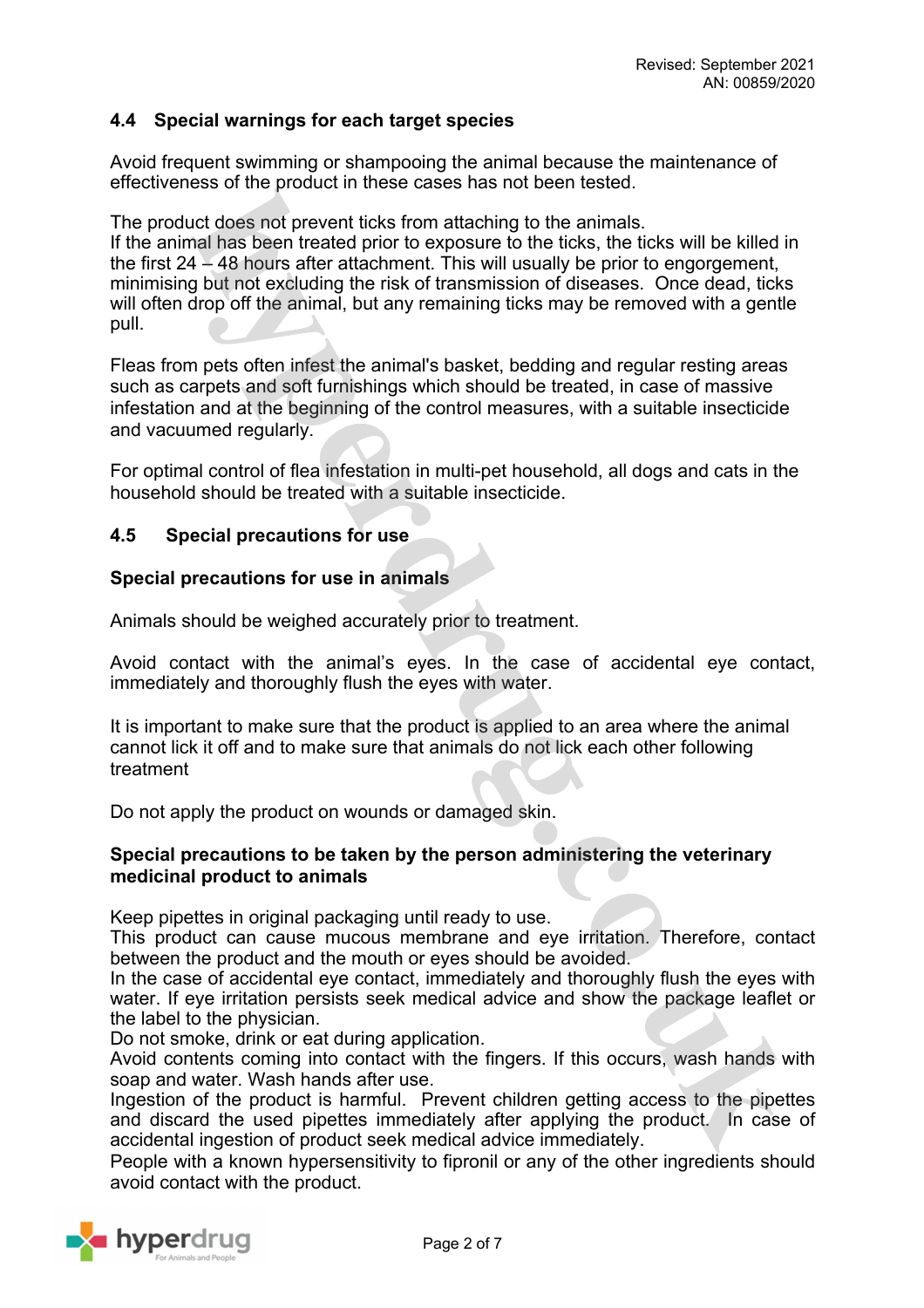Treated animals should not be handled until the application site is dry, and children should not be allowed to play with treated animals until the application site is dry. It is therefore recommended that animals are not treated during the day, but should be treated during the early evening, and that recently treated animals should not be allowed to sleep with owners, especially children.

# **Other precautions**

Fipronil may adversely affect aquatic organisms. Dogs should not be allowed to swim in water courses for 2 days after application.

The product may have adverse effects on painted, varnished or other household surfaces or furnishings.

# **4.6 Adverse reactions (frequency and seriousness)**

If licking occurs, a brief period of hypersalivation may be observed due mainly to the nature of the carrier.

Among the extremely rare suspected adverse reactions, transient cutaneous reactions on the application site (skin discoloration, local alopecia, pruritus, erythema) and general pruritus or alopecia have been reported after use. Exceptionally, hypersalivation, reversible neurologic symptoms (hyperesthesia, depression, nervous symptoms), vomiting or respiratory symptoms have been observed after use.

The frequency of adverse reactions is defined using the following convention: - very common (more than 1 in 10 animals displaying adverse reaction(s) during the course of one treatment)

- common (more than 1 but less than 10 animals in 100 animals)

- uncommon (more than 1 but less than 10 animals in 1,000 animals)

- rare (more than 1 but less than 10 animals in 10,000 animals)

- very rare (less than 1 animal in 10,000 animals, including isolated reports

# **4.7 Use during pregnancy and lactation**

Laboratory studies using fipronil have not shown any evidence of teratogenic or embryotoxic effect. Studies have not been carried out with this product in pregnant and lactating bitches. Use in pregnancy and lactation only in accordance with professional veterinary advice and a benefit/risk assessment.

# **4.8 Interaction with other medicinal products and other forms of interaction**

None known.

#### **4.9 Amounts to be administered and administration route**

Route of administration and dosage: External use only.

Dose according to the animal's bodyweight as follows: 1 pipette of 0.67 ml per dog weighing over 2 kg and up to 10 kg bodyweight.

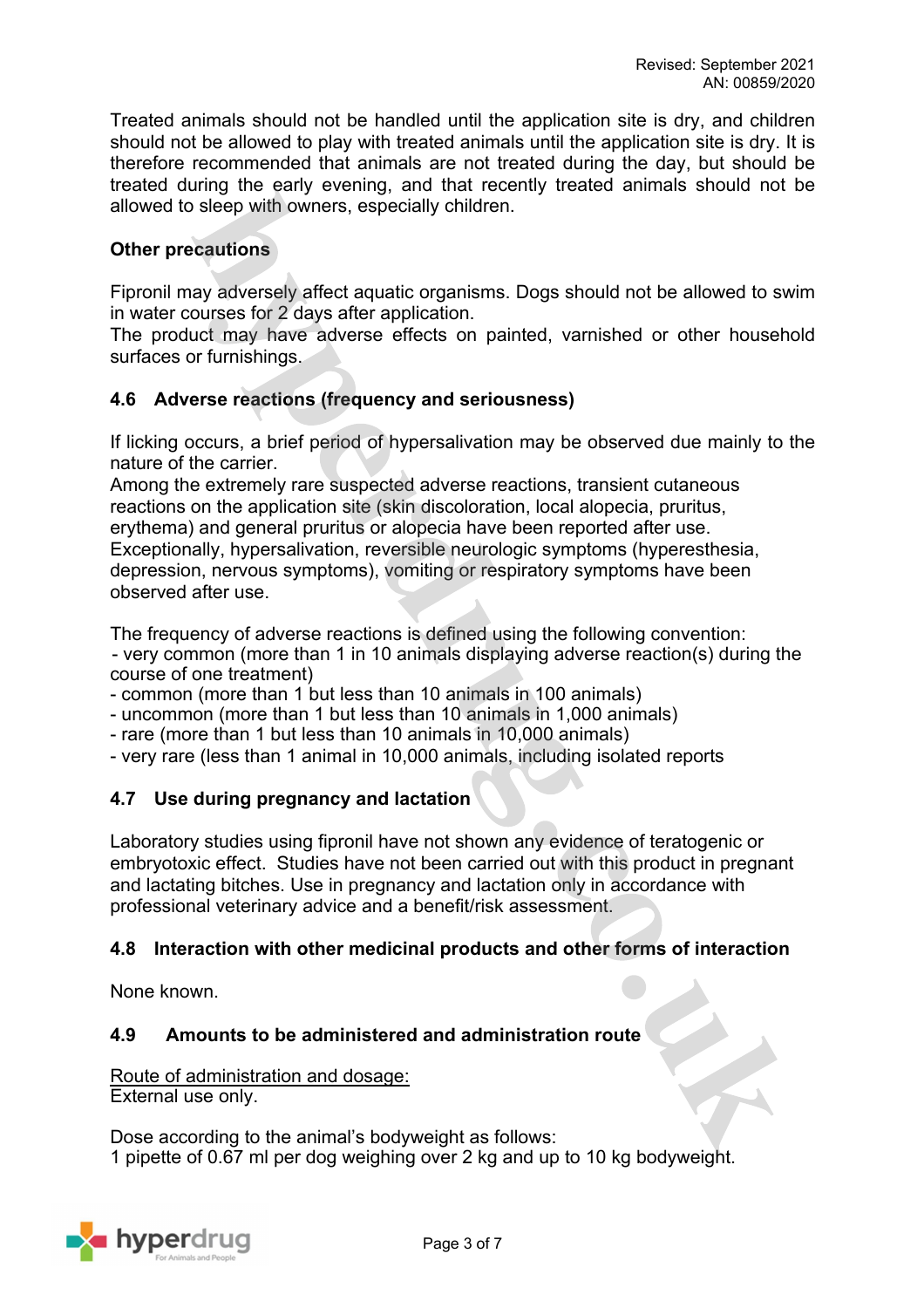## Method of administration:

Administer by topical application to the skin as follows:



1. Remove the pipette from the sachet. Hold the pipette upright. Tap the narrow part of the pipette to ensure the contents remain within the main body of the pipette. Snap back the tip.



2. Part the pet's coat until the skin is visible.



3. Place the tip of the pipette directly against the bared skin and squeeze gently to empty its contents at two points along the dog's back, preferably at the base of the head and between the shoulder blades, emptying approximately half the volume at each site. Squeeze the pipette several times to ensure dosing is complete.

Application of the solution as directed minimises the possibility that the animal will lick the solution off.

Care should be taken to avoid excessive wetting of the hair with the product since this will cause a sticky appearance of hairs at the treatment spot. However, should this occur, it will usually disappear within 24 – 48 hours post application. Crystals may be seen on the hair and slight scaling may occur within 24 – 48 hours after application.

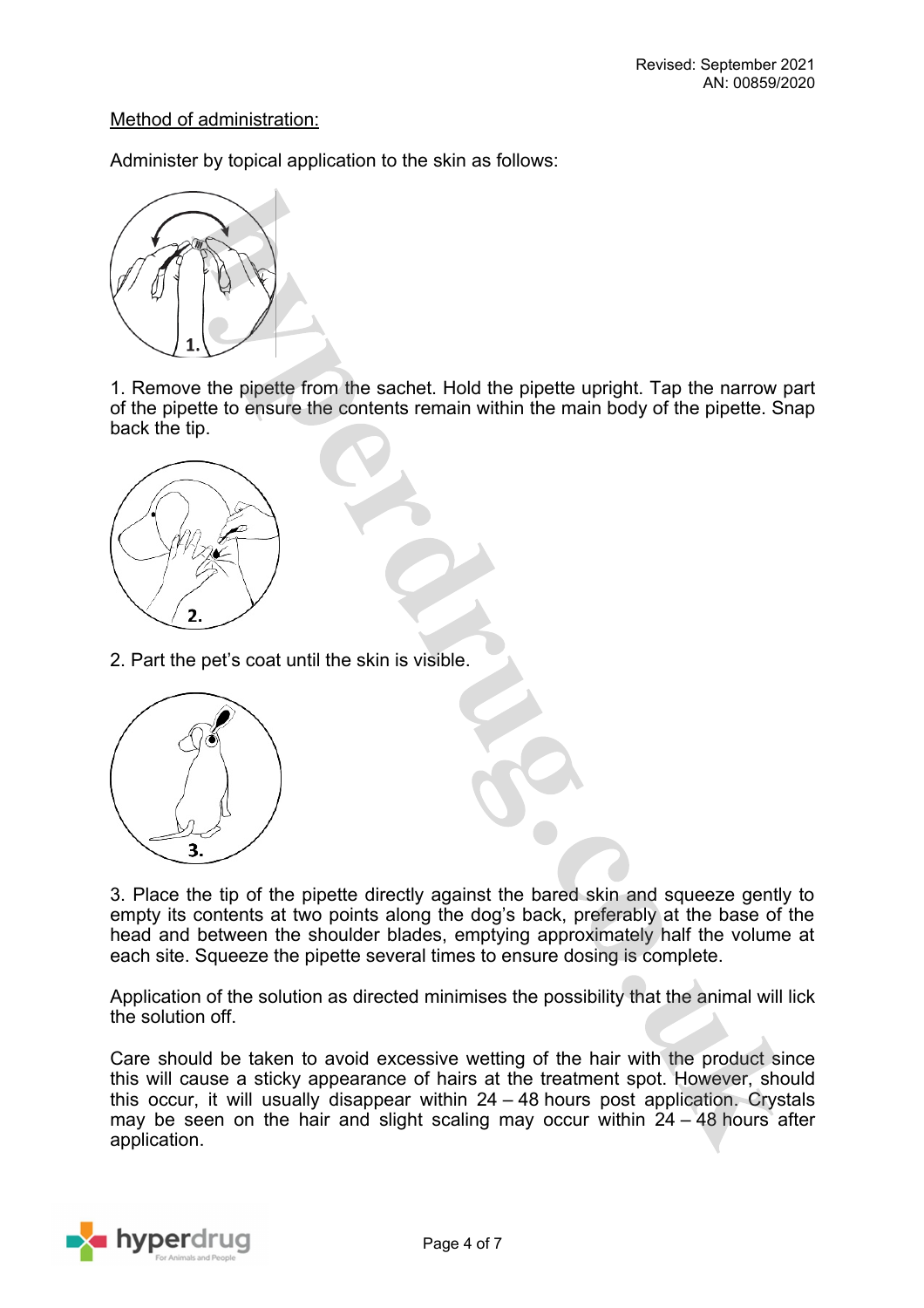### Treatment schedule:

For optimal control of flea and/or tick infestation the treatment schedule can be based on the local epidemiological situation.

The minimum interval between two treatments is 4 weeks.

## **4.10 Overdose (symptoms, emergency procedures, antidotes), if necessary**

No adverse effects were observed in target animal safety studies in 2 month-old puppies, growing dogs and dogs weighing about 2 kg treated with 5 times the therapeutic dose once a month for 3 consecutive months. The risk of adverse effects (see section 4.6) may increase in cases of overdose.

### **4.11 Withdrawal period**

Not applicable.

# **5. PHARMACOLOGICAL PROPERTIES**

Pharmacotherapeutic group: Ectoparasiticides for topical use. ATCvet code: QP53AX15

### **5.1 Pharmacodynamic properties**

Fipronil is an insecticide and acaricide belonging to the phenylpyrazole family. It acts by inhibiting the GABA complex, binding to the chloride channel and thereby blocking pre- and post-synaptic transfer of chloride ions across cell membranes. This results in uncontrolled activity of the central nervous system and death of insects or acarids.

Fipronil exhibits an insecticidal and acaricidal activity against fleas (*Ctenocephalides* spp), ticks (*Rhipicephalus* spp, *Dermacentor* spp, *Ixodes* spp including *Ixodes* ricinus) in the dog.

Fleas will be killed within 24 h. Ticks will usually be killed within 48 h after contact with Fipronil, however if ticks of some species (*Dermacentor* spp) are already present when the product is applied, all of the ticks may not be killed within the first 48 hours.

#### **5.2 Pharmacokinetic particulars**

Fipronil is mainly metabolised to its sulfone derivative (RM1602), which also possesses insecticidal and acaricidal properties. The concentrations of fipronil on the hair decrease with time.

# **6. PHARMACEUTICAL PARTICULARS**

# **6.1 List of excipients**

Butylhydroxyanisole E320 Butylhydroxytoluene E321 Benzyl alcohol Diethylene glycol monoethyl ether



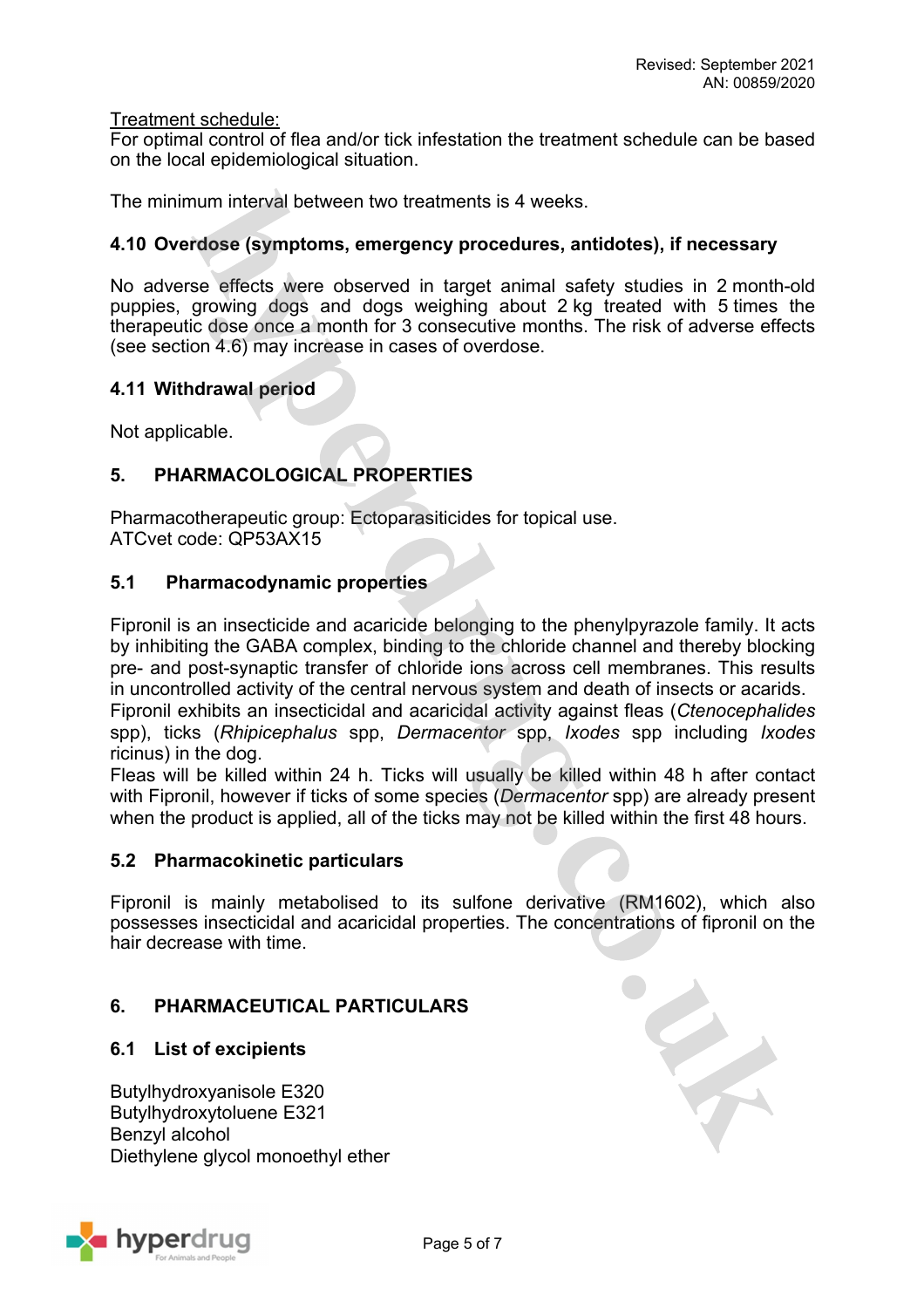# **6.2 Major incompatibilities**

None known.

# **6.3 Shelf life**

Shelf-life of the veterinary medicinal product as packaged for sale: 2 years.

# **6.4 Special precautions for storage**

Do not store above  $25^{\circ}$ C. Store in a dry place in the original package.

# **6.5 Nature and composition of immediate packaging**

A white pipette composed of a heat-formed shell of a polypropylene/cyclic olefin copolymer/polypropylene layer and a polyethylene/ethylene vinyl alcohol/polyethylene layer.

Box with 1, 2, 3, 4 or 6 pipettes in individual foil sachets. Not all pack sizes may be marketed.

# **6.6 Special precautions for the disposal of unused veterinary medicinal product or waste materials derived from the use of such products**

Any unused veterinary medicinal product or waste materials derived from such veterinary medicinal products should be disposed of in accordance with local requirements.

Fipronil may adversely affect aquatic organisms. Do not contaminate ponds, waterways or ditches with the product or empty container.

# **7. MARKETING AUTHORISATION HOLDER**

EU Pharmaceuticals Ltd 37 Geraldine Road London SW18 2NR UK

# **8. MARKETING AUTHORISATION NUMBER**

Vm 39787/4005

# **9. DATE OF FIRST AUTHORISATION**

14 December 2011

# **10. DATE OF REVISION OF THE TEXT**

September 2021